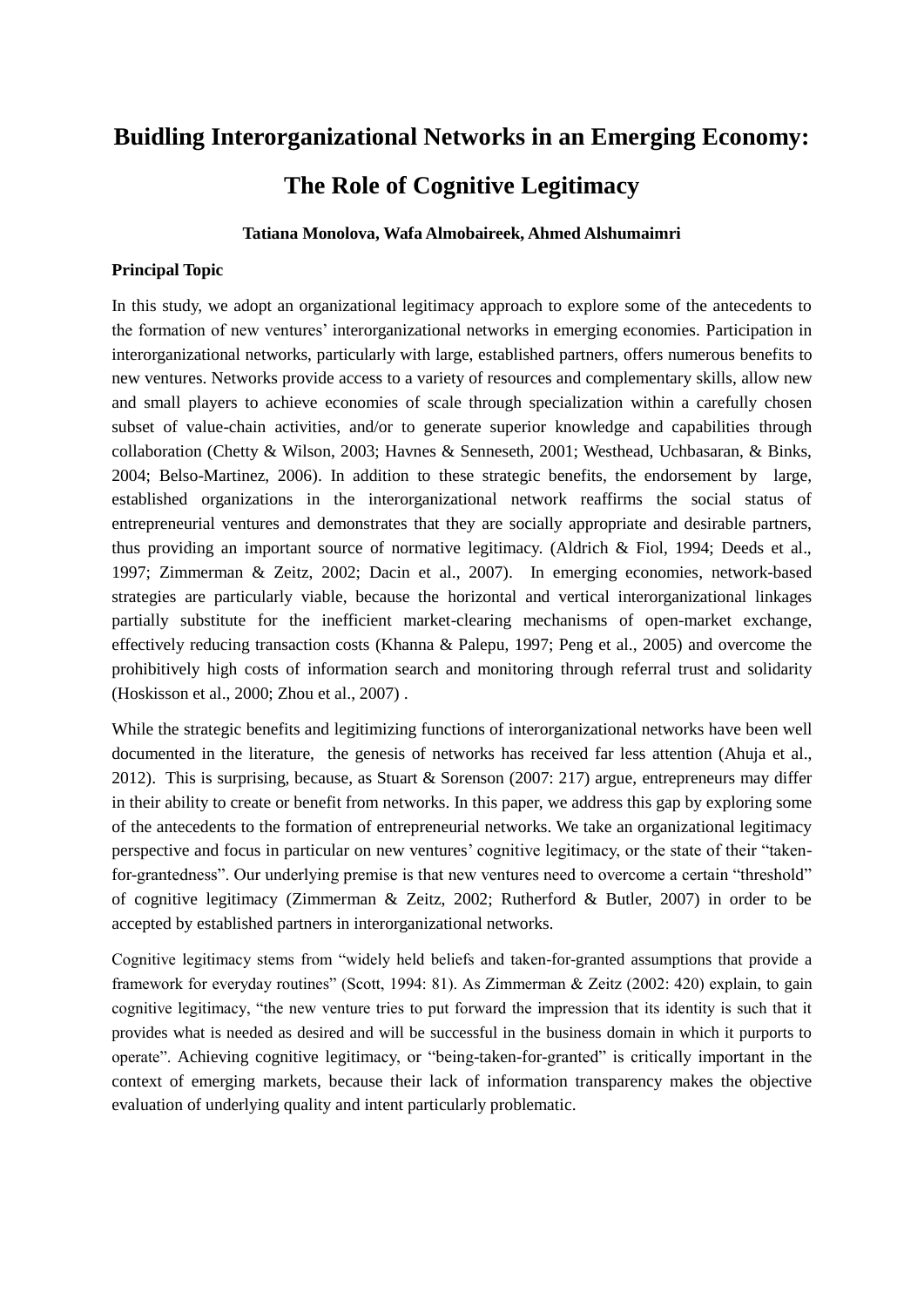We explore three means through which new ventures can acquire cognitive legitimacy: education of the entrepreneur, development of a formal business plan, and development of a formal organizational structure. The education level of the entrepreneur indicates to what extent s/he possesses knowledge and skills that are expected to benefit the new venture. The formal business plan signals professionalism (Delmar & Shane, 2004; Honig & Karlsson, 2004; Tornikoski & Newbert, 2007) and articulates the entrepreneur's vision in conformity with prevalent cognitive schemata (Leo & Guild, 2010). Further, the development of a formal organizational structure indicates that the new venture is becoming isomorphic with the prevailent rationalized concepts of organizational work institutionalized in society (Meyer & Rowan, 1977; DiMaggio & Powell, 1983). Thus, the three mechanisms help the new venture acquire cognitive legitimacy and thus improve its prospects to be accepted into the interorganizational networks of established players. Formally: (H1a) The education level of the entrepreneur; (H1b) Developing a formal business plan; and (H1c) Developing a formal organizational structure will be positively associated with the size of the new venture's interorganizational network.

We next argue that the legitimizing effects of developing a business plan and a formal organizational structure will be stronger early in the life of the new venture. This is because early in their organizational life cycles entrepreneurial ventures act "as if" (Gartner at al., 1992) to create the impression that they are fully functioning organizations with a permanent place in the market (Tornikoski & Newbert, 2007). Formal business plans and organizational structures are important components in the impression management process. With time, the role of impression management is likely to wane, to be replaced by strategic considerations, such as the development of proprietary resources or the optimal configuration of the new venture's value chain. Formally: The association of (H2a) having a business plan; and (H2b) having a formal organizational structure with the size of the new venture' s interorganizational network will decrease with the age of the new venture.

#### **Method**

To test our hypotheses, we use data from a nationally representative large scale survey of the state of small business in Saudi Arabia, commissioned by the Ministry of Labor ( $n = 1222$ ). Consistent with prior empirical research, we define new ventures as owner-managed firms eight years or younger (Zahra, 1996; Wang & Bansal, 2012). We measure the size of the interorganizational network as the sum of five binary items indicating whether or not the new venture has a supplier, distributor, financing, alliance, or a partnership agreement with a large business. Our independent variables are measured by three self-reported items, whether or not the new venture (1) has a formal business plan, (2) has a formal organizational structure showing positions, units, and departments, and (3) the education level of the owner (on a 6-point ordinal scale). The hypotheses are tested using negative binomial regression specifications, controlling for industry sector and the age, size, and capital structure of the new venture.

### **Results and Implications**

Preliminary results indicate that having a written business plan and a formal organizational structure are positively associated with the size of the new venture's interorganizational network (H1b and H1c